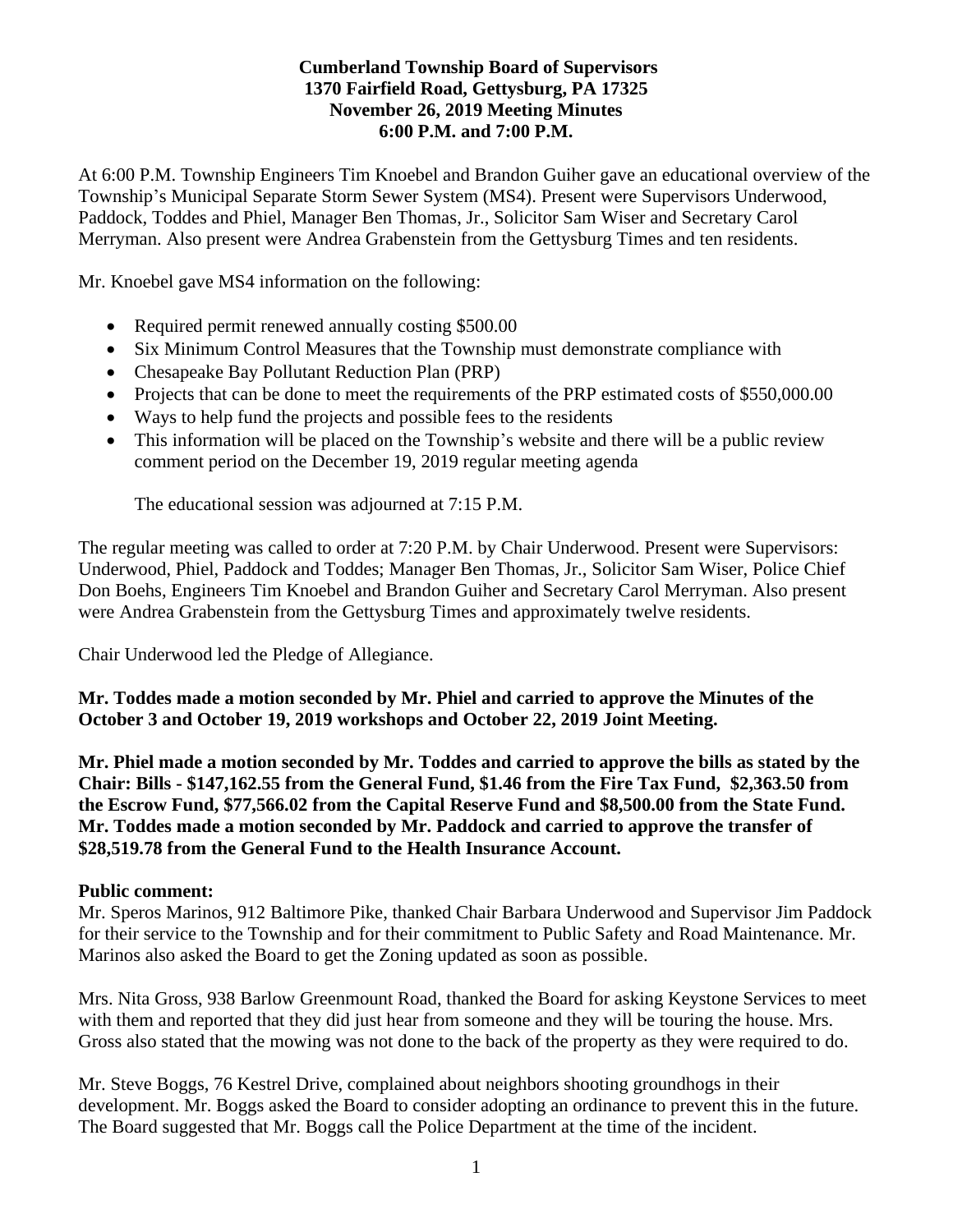## **Engineer/Plans:**

Mr. Knoebel reported that the Township has a request from the American Battlefield Trust for an extension to the timeframe for approval of their plan until March 10, 2020. **Mr. Paddock made a motion seconded by Mr. Phiel and carried to approve the request for extension for American Battlefield Trust Minor Subdivision Plan until March 10, 2020.**

Mr. Knoebel also reported that the Township has a request from Keystone Service Systems for an Escrow Reduction down to the \$35,000.00 that is being held until the end of the 36-month maintenance period for the dewatering system. Mr. Knoebel stated that they did the work on the property, it is functioning and it will continue to be monitored but, there are three items that need to be addressed including; mowing, an as-built plan and certification from the design engineer that all of the work has been finished and inspected by them. Mr. Knoebel recommended that the request be denied until the three items have been completed. **Mr. Paddock made a motion to deny the request as recommended by Mr. Knoebel seconded by Mr. Phiel and carried.**

Mr. Knoebel reported that the Township has a request from the Gettysburg Landscape Supply for full release of their financial security, in the amount of \$3,500.00. Mr. Knoebel recommended that the full release could be made. **Mr. Paddock made a motion seconded by Toddes and carried to approve a full release of financial security for Gettysburg Landscape Supply, in the amount of \$3,500.00.** 

Mr. Knoebel reported that the Township has a bond release request from Cumberland Village, Phase 1C. The request is for release of the remaining  $$60,865.00$  and Mr. Knoebel reported that Items  $2 - 4$  of their December 17, 2018 report have not been addressed and therefore he can not recommend that the security be released. **Mr. Paddock made a motion to deny the request from Woodhaven Building and Development, Inc. seconded by Mr. Phiel and carried.** Mr. Knoebel added that they fully expect the developer to address the remaining items in the spring.

Mr. Knoebel reported that the Gettysburg Ridge Land Development Plan has been recommended for approval by the Township Planning Commission. The plan consists of 32 multi-family residential apartments located on Deatrick Drive. All but one of the units has a garage. Mr. Knoebel has prepared a report dated November 26, 2019 and he went over the comments that include two waiver requests and many of the comments are administrative items. The first waiver request is to Section 507.2.A.2.a to allow slopes greater than 10% within 20 feet of a property line. Mr. Knoebel explained that they would like the slope to be mowable and the Planning Commission did recommend that the waiver be granted. The second request is to waive the requirement in Section 303 to submit a preliminary plan, also recommended by the Planning Commission. Mr. Knoebel went over the comments and one requires that a note be added to the plan regarding "No Parking" on Deatrick Drive and the developer provide and install the signage and traffic studies as necessary to implement this. **Mr. Toddes made a motion seconded by Mr. Phiel and carried to grant the waiver to Section 507.2.A.2.a to allow slopes greater than 10% within 20 feet of a property line. Mr. Toddes also made a motion seconded by Mr. Phiel and carried to approve the waiver to Section 303 to require submission a preliminary plan.** Mr. Thomas asked Mr. Sharrah for a timeline to get the conditions met and he indicated that they should be able to have it done in two weeks. Mr. Thomas also suggested that the note be modified to include the developer must pay all costs of ordaining the "No Parking" on Deatrick Drive. **Mr. Toddes made a motion to conditionally approve the Gettysburg Ridge Land Development Plan subject to addressing the comments in Mr. Knoebel's November 26, 2019 memo including a modification to comment #4 adding that the developer pay all costs associated with ordaining the "No Parking" on Deatrick Drive. The motion was seconded by Mr. Phiel and carried.**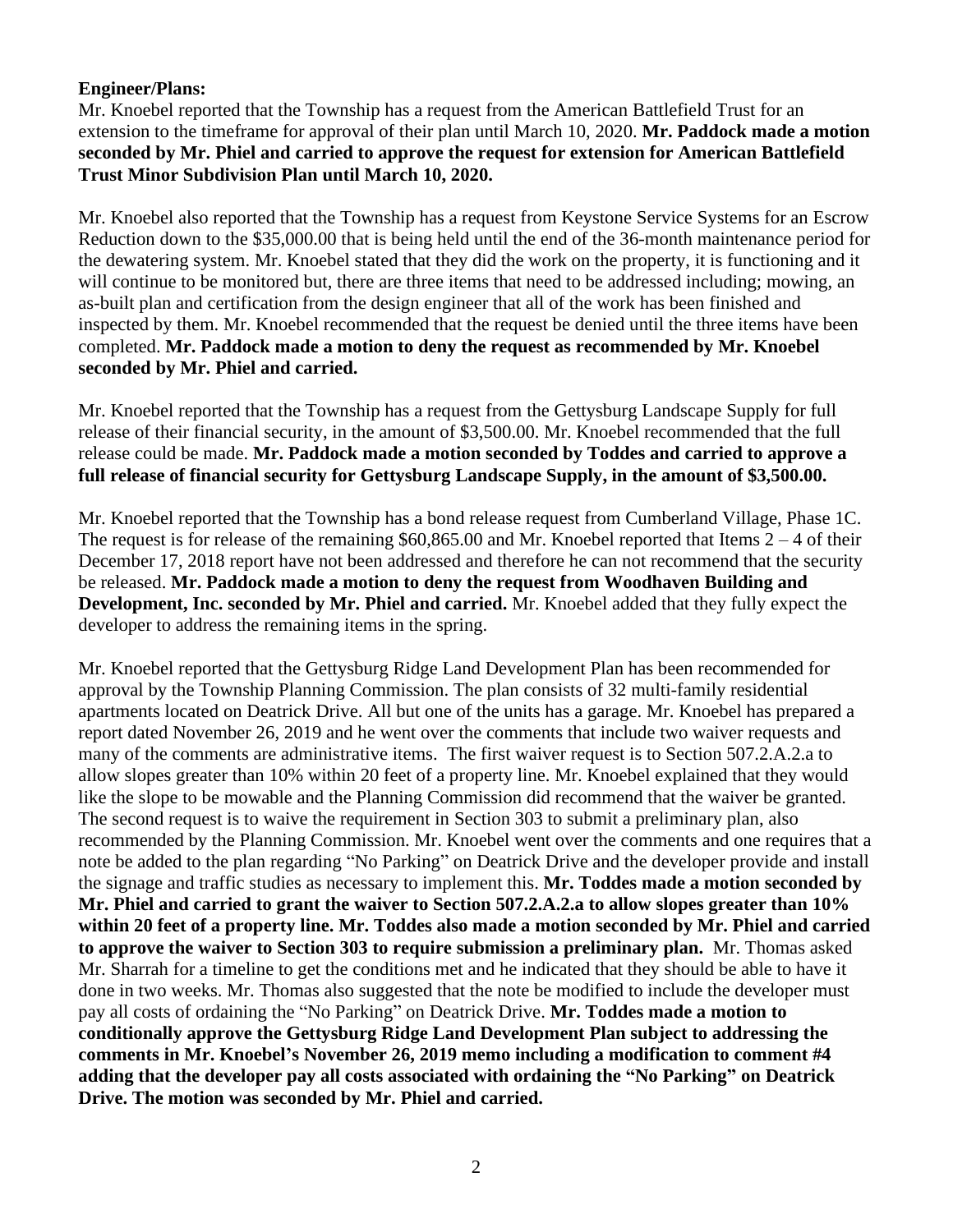Mr. Knoebel reported that the Township has a request for the dedication of the streets in Cannon Ridge, Phases 1 & 2. He added that the developer did place a fog seal on the roads after 80% of the homes were built. He also reported that they provided a report to the Township dated November 25, 2019 of what they feel needed to be addressed prior to the dedication of the streets. He stated that they still need the signed and sealed as-built drawings, updated maintenance bond and he recommended that the Township could authorize the advertisement of the ordinance. He added that the developer would need to reimburse the Township since the roads will not be included in the Liquid Fuels allocation. **Mr. Phiel made a motion seconded by Mr. Toddes and carried to authorize the advertisement for the road dedication.** Mr. Thomas did point out S & A Homes is responsible for the winter maintenance of the roads until the streets has been formally dedicated to the Township and he will contact S & A Homes to make sure that they understand this.

Lastly, Mr. Knoebel reported that the Board did approve moving forward with a Small Water and H2O Grant application for the proposed MS4 projects and he asked that the Board approve any necessary resolutions and authorize the Board Chair to sign the associated documents. **Mr. Toddes made a motion seconded by Mr. Phiel and carried to approve any resolutions and authorizing the Board Chair to sign any associated documents regarding the Small Water and H2O Grant application.**

## **Police Report:**

Police Chief Don Boehs presented a written and oral report of police activities for the month of October, 2019 including: 333 complaints - Psych/suicide-4, Disturbances-5, Assault/Harassment-3, Domestics-8, Criminal Mischief-0, Suspicious Activity-13, Thefts-3, Alarms -10, Medical Emergency-14, 911 Hang Up-2, Wanted Person -0, Reported Drug Activity -1, Welfare Checks -10, Shots Fired -2, Fraud - 1, Burglary -1, Sexual assault -1, Follow-up Investigation -44, SRO Calls -32 with 5 arrests; 48 traffic stops, 38 combined arrests, 10 traffic accidents, 31 targeted enforcements, 9,346 patrol miles and 41 walk-in complaints. He added that they assisted other agencies 13 times and they were assisted once. There was one assist to Pa. State Police in Mt. Joy Township.

### **Active Business:**

Mr. Thomas reported that the 2020 Budgets are ready for preliminary approval and advertisement for final action at the December 19, 2019 regular meeting. He added that there were three public budget workshops held and the budget information will be placed on the Township's website. Mr. Thomas gave an overview of the budgets. He stated that the General Fund Budget is written without a tax increase and the budget is balanced by using reserve funds in the amount of \$173,891.00. He added that the Township hopes to end 2019 with a General Fund surplus of approximately \$1.4 million. **Mr. Phiel made a motion seconded by Mr. Toddes and carried to give preliminary approval to the 2020 Budgets and authorize advertisement for final approval at the regular meeting on December 19, 2019.**

The Board tabled the request from the American Battlefield Trust requesting the waiver of Clean and Green rollback taxes on the Alms House Cemetery property until Gettysburg Area School District has acted on the request. Mr. Thomas reported that Adams County did waive the taxes as requested.

Mr. Thomas gave a report on a meeting with Martin K.P. Hill regarding a trail paralleling Herr's Ridge Road connecting Cumberland Village Phase 1A and 1C to Phase 2A. Mr. Thomas also read an email from Martin K. P. Hill, indicating that there are physical constraints and no safe place to put a crosswalk. Mr. Thomas also reported that Mr. Hill is not interested in being financially involved with this proposal.

Mr. Thomas reported that Adams Co. Tax Services Dept. is providing a payment of \$1,060.55 as a onetime contribution for properties recently acquired by the National Park Service and are now tax-exempt.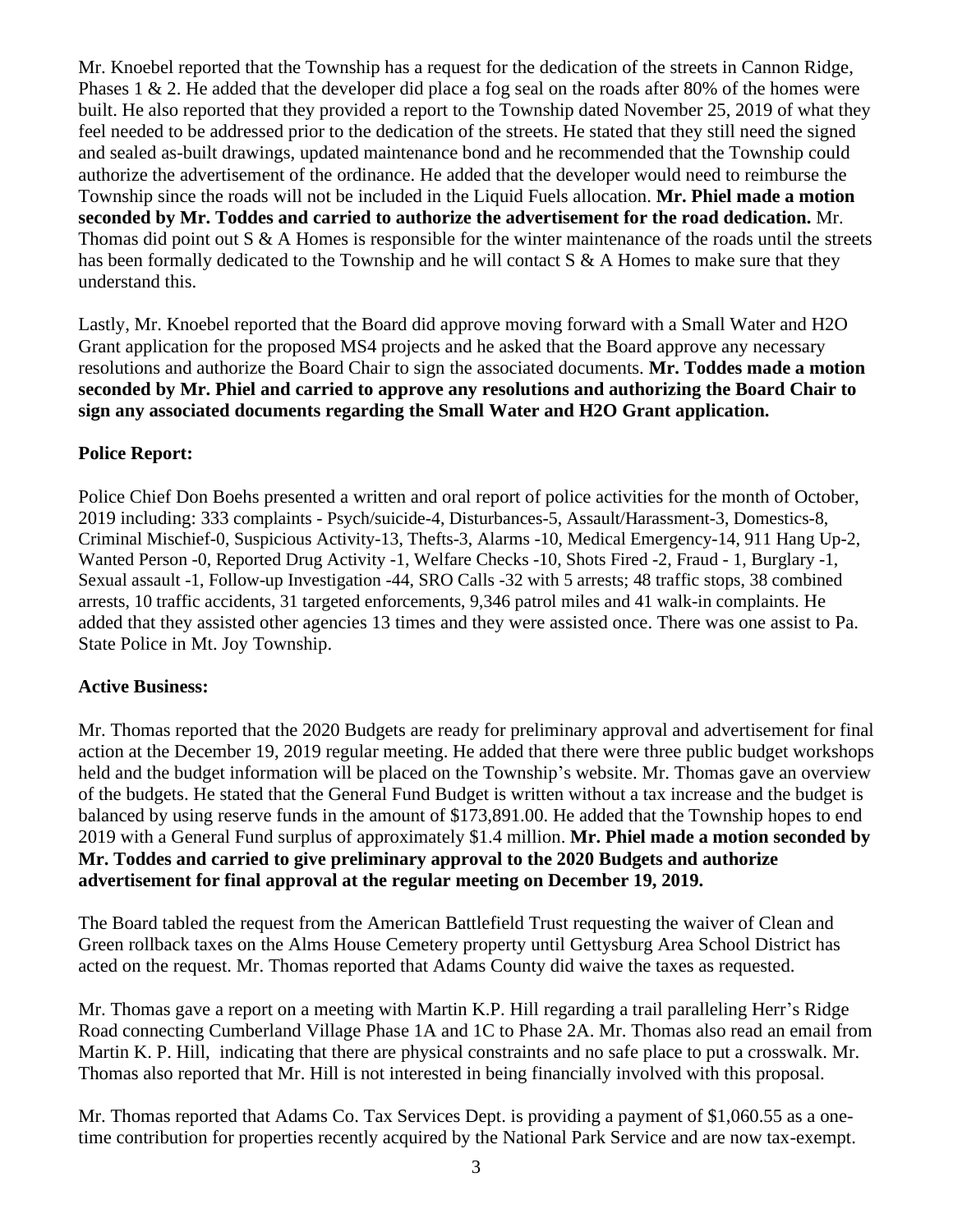Mr. Thomas reviewed the Adams Co. Council of Government Legislative Committee's resolutions that included endorsement of the following: Pa. Fire Service Long Range Planning SR6 Final Report and associated Pa. legislation; amending the Pa. Open Records Law to allow for a fair, recuperative fee to be charged for labor time spent on non-constituent requests and the Governor recently signed legislation where Townships may now enter into Intergovernmental Agreements by resolution instead of by an ordinance.

Mr. Thomas reported that the 2020 officers for the Adams County Tax Collection Committee will remain the same except they need a Secretary.

Mr. Thomas reported that the KPI Technology stop sign engineering study (Old Mill Road and Lakeview Drive) recommends that the three-way intersection remain posted. Mr. Thomas also recommended that fifteen posted intersections be ordained based on PennDOT Publication 212 and the Manual on Uniform Traffic Control Devices. **Mr. Toddes made a motion seconded by Mr. Phiel and carried to authorize Solicitor Wiser to prepare an ordinance to ordain all stop sign intersections not previously ordained.**

Mr. Thomas reported that the Conditional Use hearing scheduled for 6:00 P.M. on December 19, 2019 has been withdrawn following discussion with the Planning Commission. He added that they will be submitting later.

Mr. Thomas reported that there is a meeting scheduled with HRG and Adams Co. Office of Planning and Development in mid-December to continue discussion of the Comprehensive Zoning update. He stated that we will be receiving a revised (lower) cost quote from HRG and a proposed cost quote from Adams Co. OPD along with an Intergovernmental Cooperation Agreement. Final costs will be presented in January of 2020.

Mr. Thomas reported that the Historical Architectural Review Board met, and they recommended approval of the Adams Electric house being built by Gettysburg Area School District students. **Mr. Toddes made a motion seconded by Mr. Phiel and carried to authorize a Certificate of Appropriateness for a single-family dwelling located at 1330 Biglerville Road to be executed by the Township**.

Mr. Thomas stated that the Historic District Ordinance needs to be reviewed and the Review Board is having a hard time finding a building inspector to serve since the Township no longer has a building inspector in house. **Mr. Toddes made a motion to have the Historic District Ordinance reviewed by Township staff and Solicitor seconded by Mr. Phiel and carried.**

Mr. Thomas reported that the 2019 Audit will be performed by Smith Elliott Kearns and Company. He added that this is year three of a three-year agreement. **Mr. Phiel made a motion to affirm Smith Elliott Kearns and Company performing the 2019 Audit, at a cost of \$7,575.00, seconded by Mr. Toddes and carried.** 

**Finance Committee:** Chair Underwood reported that the committee is recommending that they continue reviewing 2020 health care plans and working with the collective bargaining units. A final recommendation will be made at the regular meeting on December 19, 2019. **Mr. Phiel made a motion seconded by Mr. Toddes and carried for the Finance Committee to continue working on the 2020 health care plans.**

**Solicitor:** Solicitor Wiser reported that he has a proposed curative amendment to correct something in the